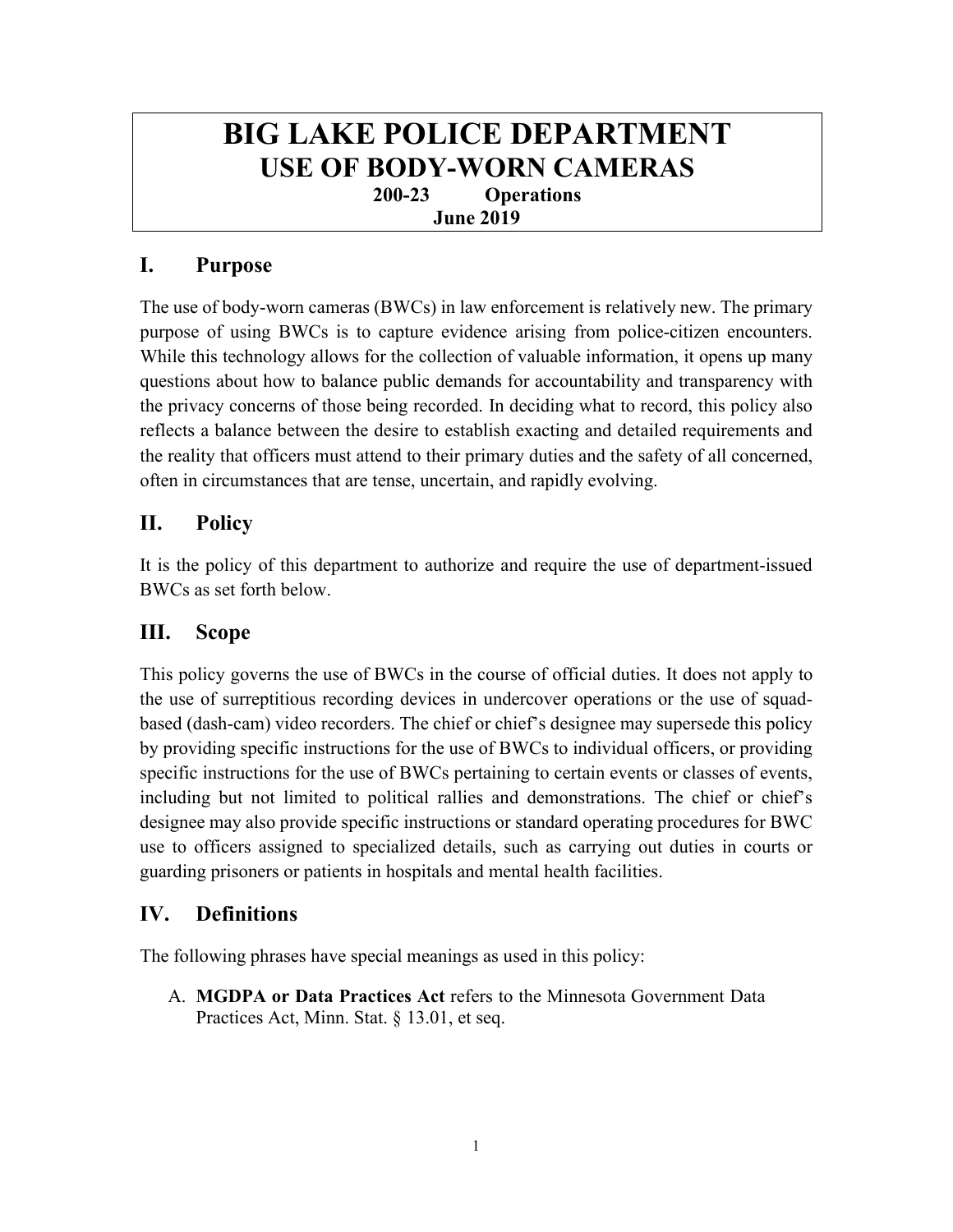- B. **Records Retention Schedule** refers to the General Records Retention Schedule for Minnesota Cities.
- C. **Law enforcement-related information** means information captured or available for capture by use of a BWC that has evidentiary value because it documents events with respect to a stop, arrest, search, citation, or charging decision.
- D. **Evidentiary** value means that the information may be useful as proof in a criminal prosecution, related civil or administrative proceeding, further investigation of an actual or suspected criminal act, or in considering an allegation against a law enforcement agency or officer.
- E. **General** citizen contact means an informal encounter with a citizen that is not and does not become law enforcement-related or adversarial, and a recording of the event would not yield information relevant to an ongoing investigation. Examples include, but are not limited to, assisting a motorist with directions, summoning a wrecker, or receiving generalized concerns from a citizen about crime trends in his or her neighborhood.
- F. **Adversarial** encounter means a law enforcement encounter with a person that becomes confrontational, during which at least one person expresses anger, resentment, or hostility toward the other, or at least one person directs toward the other verbal conduct consisting of arguing, threatening, challenging, swearing, yelling, or shouting. Encounters in which a citizen demands to be recorded or initiates recording on his or her own are deemed adversarial.
- G. **Unintentional Recording** is a video recording that results from an officer's inadvertence or neglect in operating the officer's BWC, provided that no portion of the resulting recording has evidentiary or administrative value. Examples of unintentionally recorded footage include, but are not limited to, recordings made in station house locker rooms, restrooms, and recordings made while officers were engaged in conversations of a non-business, personal nature with the expectation that the conversation was not being recorded.
- H. **Traffic/Pedestrian Stop,** for purposes of this policy, means that the officer is on duty and performing authorized law enforcement services on behalf of this agency, and has undertaken a stop of this nature.

#### **V. Use and Documentation**

A. Officers may use only department-issued BWCs in the performance of official duties for this agency or when otherwise performing authorized law enforcement services as an employee of this department.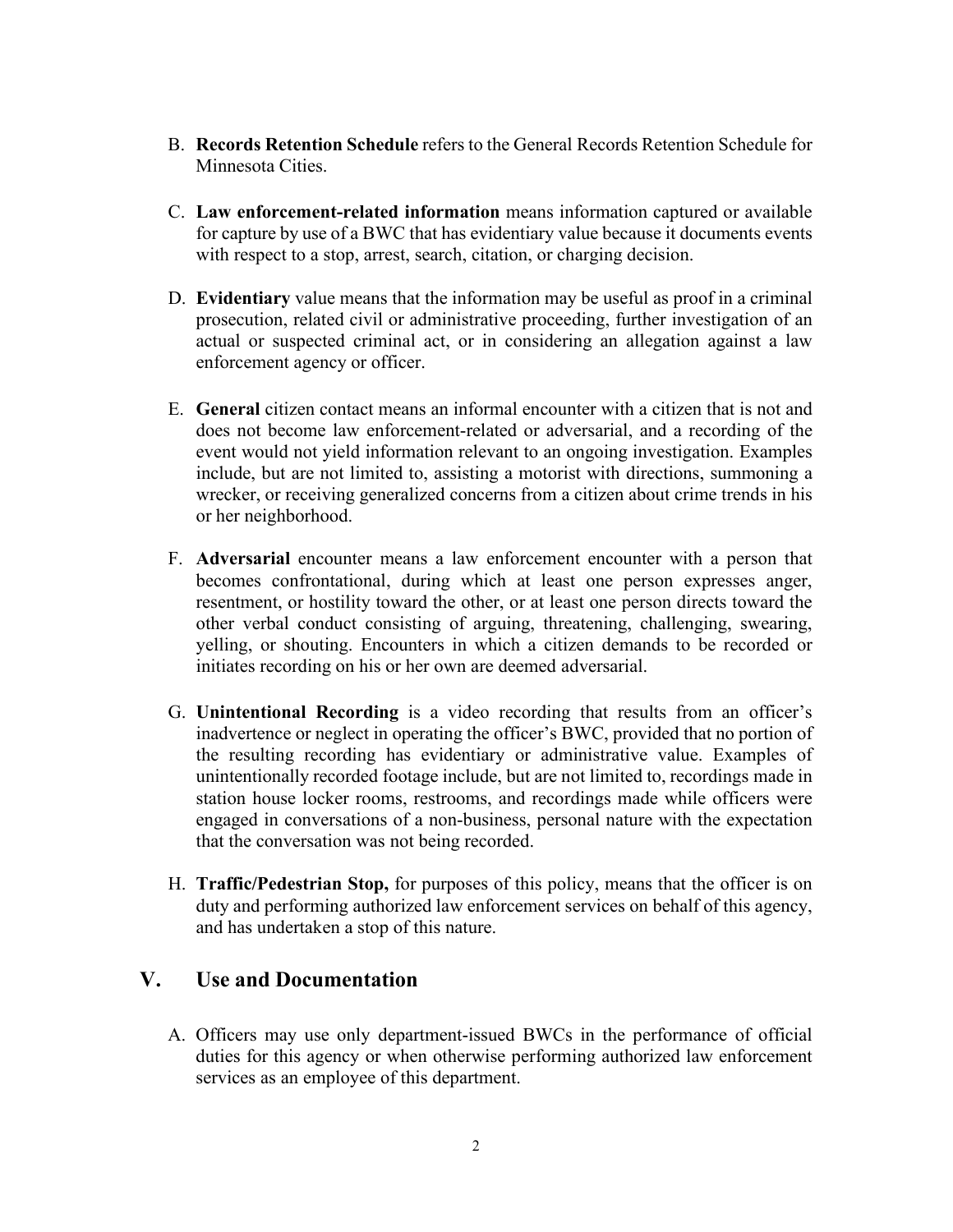- B. Officers who have been issued BWCs shall operate and use them consistent with this policy. Officers shall check their issued BWCs at the beginning of each shift to make sure the devices are functioning properly and shall promptly report any malfunctions to the officer's supervisor.
- C. Officers should wear their issued BWCs at the location on their body and in the manner specified in training.
- D. Officers must document BWC use and nonuse as follows:
	- 1. Whenever an officer fails to record an activity that is required to be recorded under this policy or captures only a part of the activity, the officer must document the circumstances and reasons for not recording in an incident report, CAD, or verbally note it on the recording if practical.

#### **VI. General Guidelines for Recording**

- A. Officers shall activate their BWCs when anticipating that they will be involved in, become involved in, or witness other officers of this agency involved in a pursuit, *Terry* stop of a motorist or pedestrian, search, seizure, arrest, use of force, adversarial contact, and during other activities likely to yield information having evidentiary value. However, officers need not activate their cameras when it would be unsafe, impossible, or impractical to do so, but such instances of not recording when otherwise required must be documented as specified in the Use and Documentation guidelines, part (D)(2) (above).
- B. Officers have discretion to record or not record general citizen contacts.
- C. Officers have no affirmative duty to inform people that a BWC is being operated or that they are being recorded.
- D. Once activated, the BWC should continue recording until the conclusion of the incident or encounter, or until it becomes apparent that additional recording is unlikely to capture information having evidentiary value. The officer having charge of a scene shall likewise direct the discontinuance of recording when further recording is unlikely to capture additional information having evidentiary value. If circumstances change, officers shall reactivate their cameras as required by this policy to capture information having evidentiary value.
- E. Officers shall not intentionally block the BWC's audio or visual recording functionality to defeat the purposes of this policy. Officers may, when deemed necessary, mute the audio for the purposes of sensitive or tactical conversations with other Officers.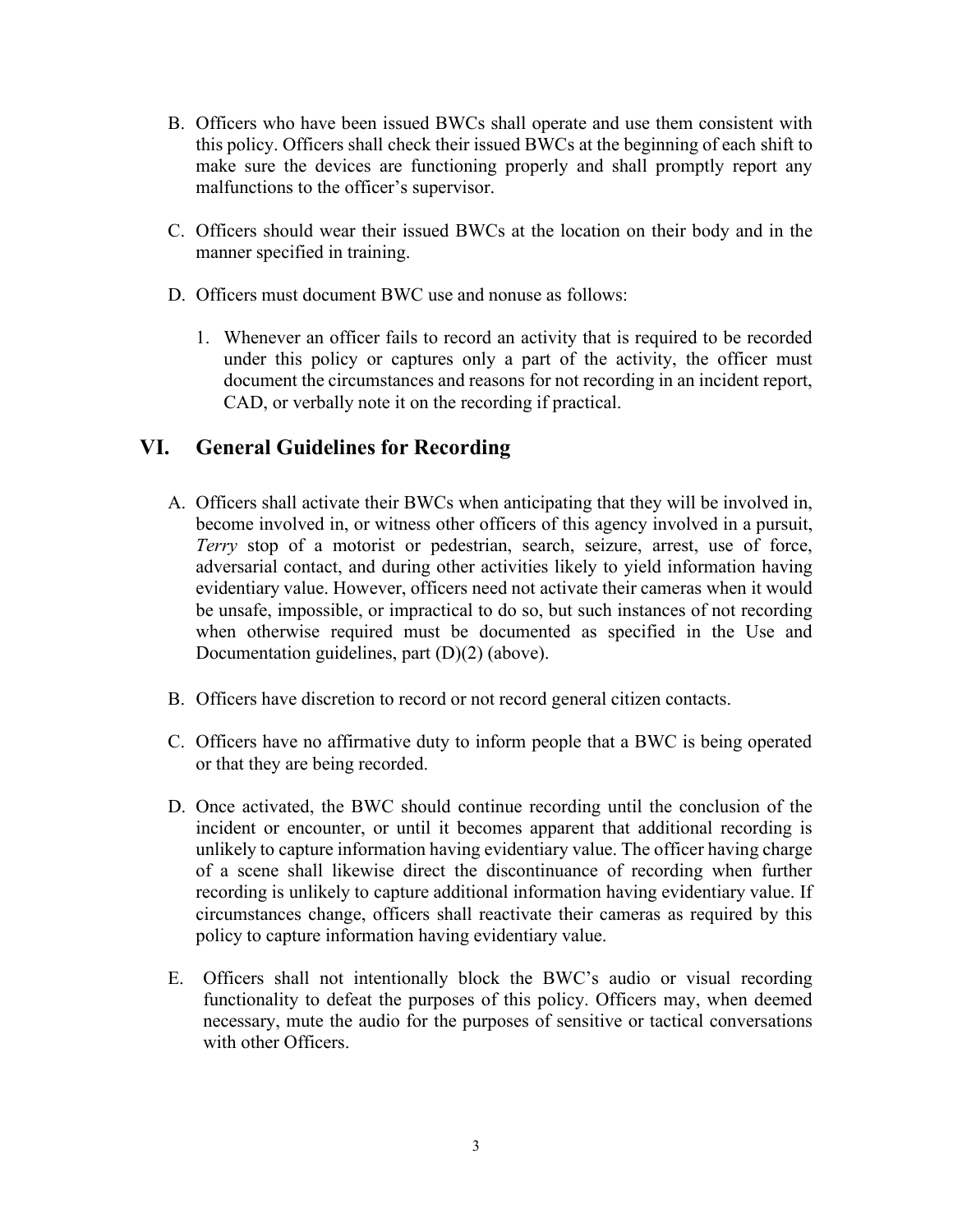- F. Notwithstanding any other provision in this policy, officers shall not use their BWCs to record other agency personnel during non-enforcement related activities, such as during pre- and post-shift time in locker rooms, during meal breaks, or during other private conversations, unless recording is authorized as part of an administrative or criminal investigation.
- G. Officers shall not intentionally edit, alter, or erase any BWC recording unless otherwise expressly authorized by the chief or the chief's designee.

#### **VII. Special Guidelines for Recording**

Officers may, in the exercise of sound discretion, determine:

- A. To use their BWC to record any police-citizen encounter if there is reason to believe the recording would potentially yield information having evidentiary value, unless such recording is otherwise expressly prohibited.
- B. To use their BWC to take recorded statements from persons believed to be victims and witnesses of crimes, and persons suspected of committing crimes, considering the needs of the investigation and the circumstances pertaining to the victim, witness, or suspect.

In addition,

- C. Officers need not record persons being provided medical care unless there is reason to believe the recording would document information having evidentiary value. Officers may activate their BWCs when dealing with individuals believed to be experiencing a mental health crisis or event. BWCs shall be activated as necessary to document any use of force and the basis therefor and any other information having evidentiary value but need not be activated when doing so would serve only to record symptoms or behaviors believed to be attributable to the mental health issue.
- D. Officers *should* use their *BWCs and or squad-based audio/video systems* to record their transportation and the physical transfer of persons in their custody to hospitals, detox and mental health care facilities, juvenile detention centers, and jails, but otherwise should not record in these facilities unless the officer anticipates witnessing a criminal event or being involved in or witnessing an adversarial encounter or use-of-force incident.

# **VIII. Downloading and Labeling Data**

A. Each officer using a BWC is responsible for transferring or assuring the proper transfer of the data from his or her camera to by docking the unit at the end of that officer's shift. However, if the officer is involved in a shooting, in-custody death, or other law enforcement activity resulting in death or great bodily harm, a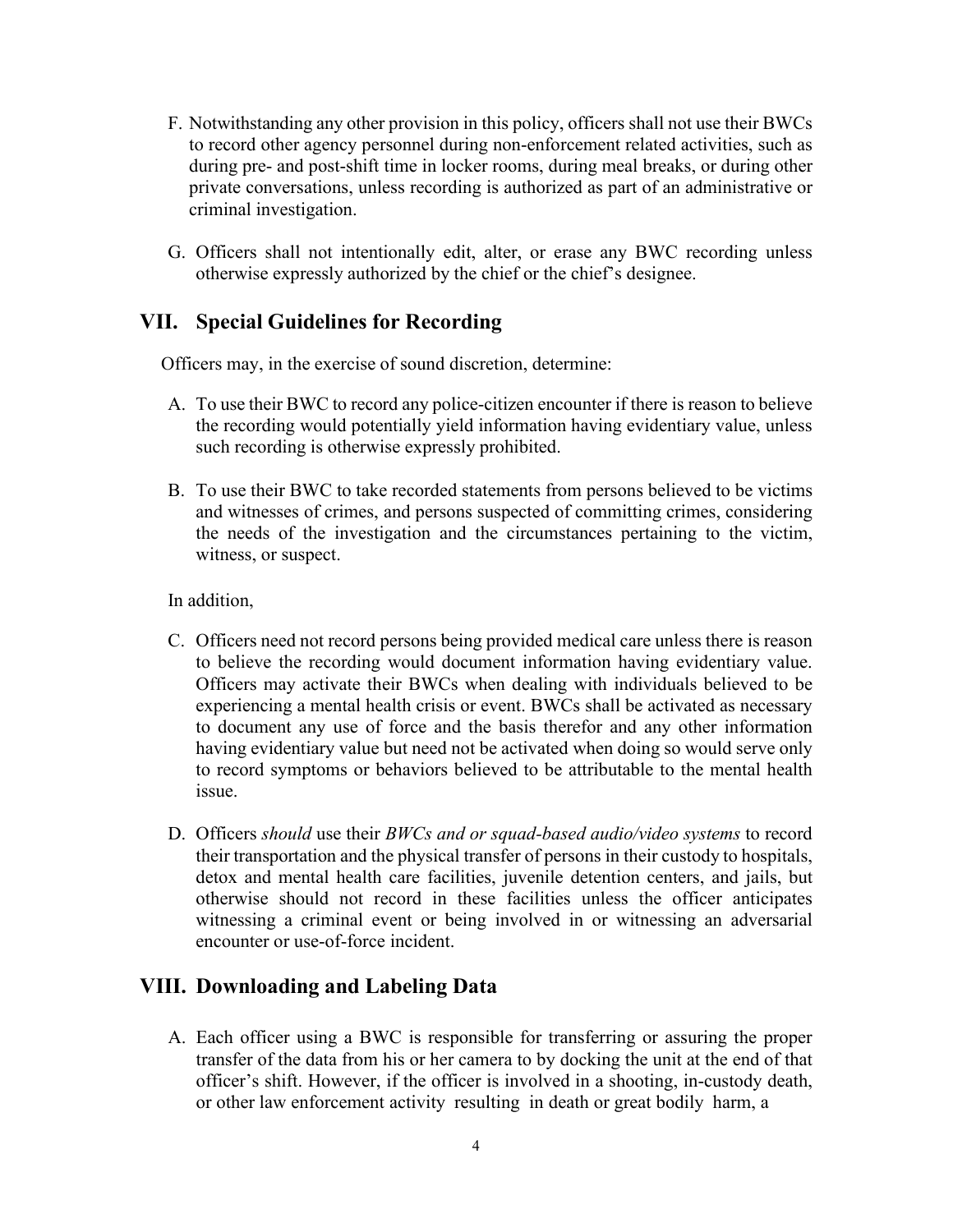supervisor or investigator shall take custody of the officer's BWC and assume responsibility for transferring the data from it.

- B. Officers shall label the BWC data files at the time of video capture or transfer to storage if being classified in a category other than Uncategorized. Officers should consult with a supervisor if in doubt as to the appropriate labeling.
	- 1. **Major Case Recordings:** (Until Deleted) Would include cases in which an indefinite retention period is set by statute, including; Criminal Sexual Contact, Arson, Death Investigations (Homicide), or others which may contain a permanent retention period.
	- 2. **Evidentiary-Case File:** (4 Years) The information has evidentiary value with respect to an actual or suspected criminal incident or charging decision above the level of Petty Misdemeanor. The recording has potential evidentiary value for reasons identified by the officer at the time of labeling. Whether or not enforcement action was taken, or an arrest resulted, an officer seized property from an individual or directed an individual to dispossess property.
	- 3. **Use of Force-Pursuit:** (7 Years) Whether or not enforcement action was taken or an arrest resulted, the event involved the application of force by a law enforcement officer of this or another agency.
	- 4. **Restricted:** (Until Deleted) The incident involved is part of a sensitive investigation, or one in which an administrative decision is made to restrict access to it.
	- 5. **Training Value:** (Until Deleted) The event was such that it may have value for training.
	- 6. **Unintentional Recording**: (90 Days Restricted Access) Footage captured through unintentional activation will be deleted at the end of the officer shift.
	- 7. **Pending Review:** (Until Deleted) Set by Evidence.com as a default category, in general not utilized in our classifications.
	- 8. **Uncategorized:** (1 Year) The recording does not contain any of the foregoing categories of information and has no apparent evidentiary value beyond that of a Traffic/Petty Summons. Recordings of general citizen contacts are not evidence.
- C. Labeling and flagging designations may be corrected or amended based on additional information.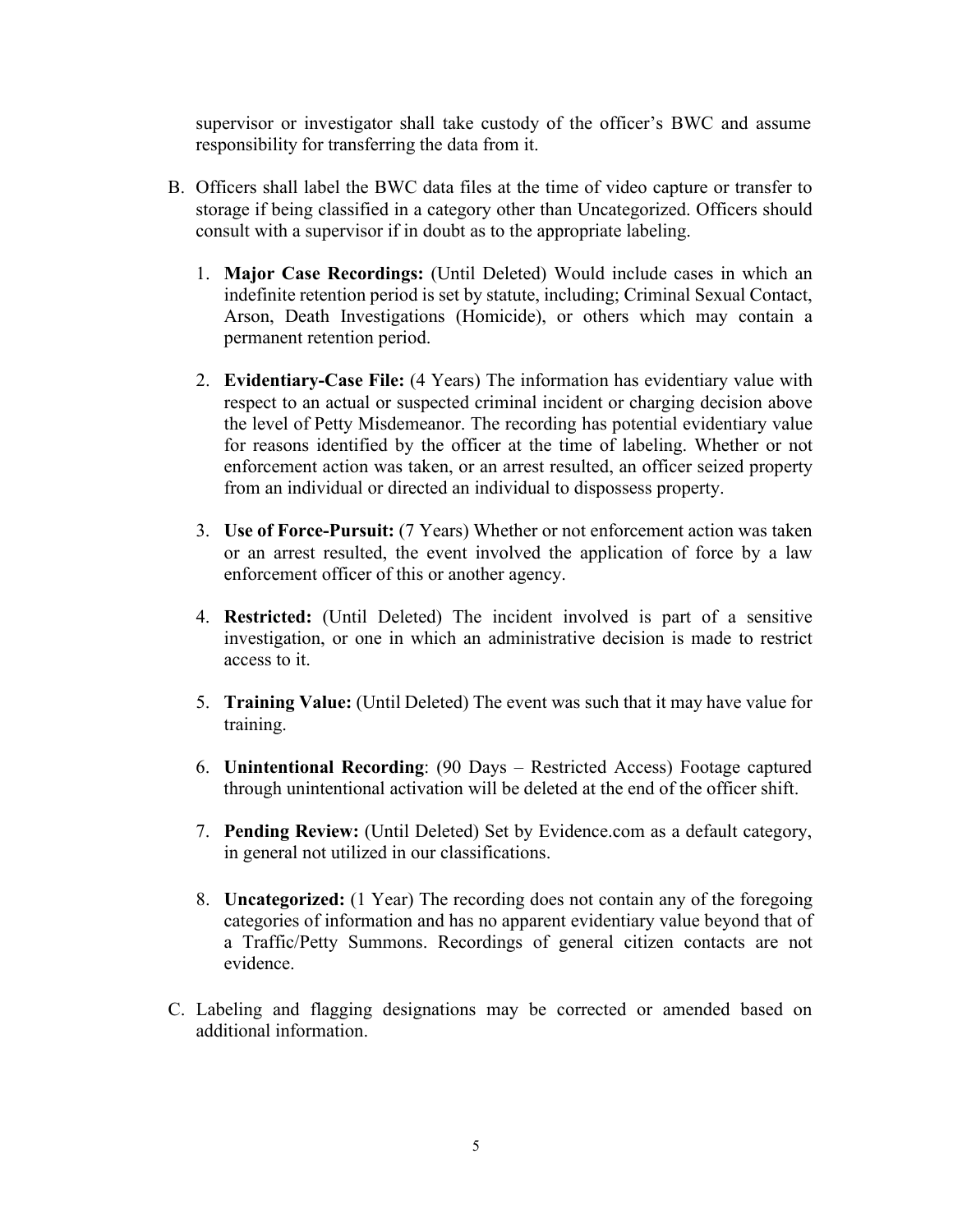#### **X. Access to BWC Data**

- A. All safeguards in place by Evidence.com will meet or exceed required security parameters. In addition:
- B. Access to BWC data from city or personally owned and approved devices shall be managed in accordance with established city policy.
- C. Officers may access and view stored BWC video only when there is a business need for doing so, including the need to defend against an allegation of misconduct or substandard performance. Officers may review video footage of an incident in which they were involved prior to preparing a report, giving a statement, or providing testimony about the incident.
- B. Officers may display portions of BWC footage to witnesses as necessary for purposes of investigation as allowed by Minn. Stat. § 13.82, subd. 15, as may be amended from time to time. Officers should limit these displays to protect against the incidental disclosure of individuals whose identities are not public.
- C. Agency personnel are prohibited from accessing BWC data for non-business reasons and from sharing the data for non-law enforcement related purposes, including but not limited to uploading BWC data recorded or maintained by this agency onto public and social media websites.
- D. Officers shall refer members of the media or public seeking access to BWC data to the Big Lake Police Department Records Division*,* who will process the request in accordance with the MGDPA and other governing laws. Employees seeking access to BWC data for non-business reasons may make a request for it in the same manner as any member of the public.
- E. BWC data shall be made available to prosecutors, courts, and other criminal justice entities as provided by law.
- F. Prior to release of data, the Records Division shall determine if a file is appropriate for release if it contains subjects who may have rights under the MGDPA limiting public disclosure of information about them. These individuals include:
	- 1. Victims and alleged victims of criminal sexual conduct.
	- 2. Victims of child abuse or neglect.
	- 3. Vulnerable adults who are victims of maltreatment.
	- 4. Undercover officers.
	- 5. Informants.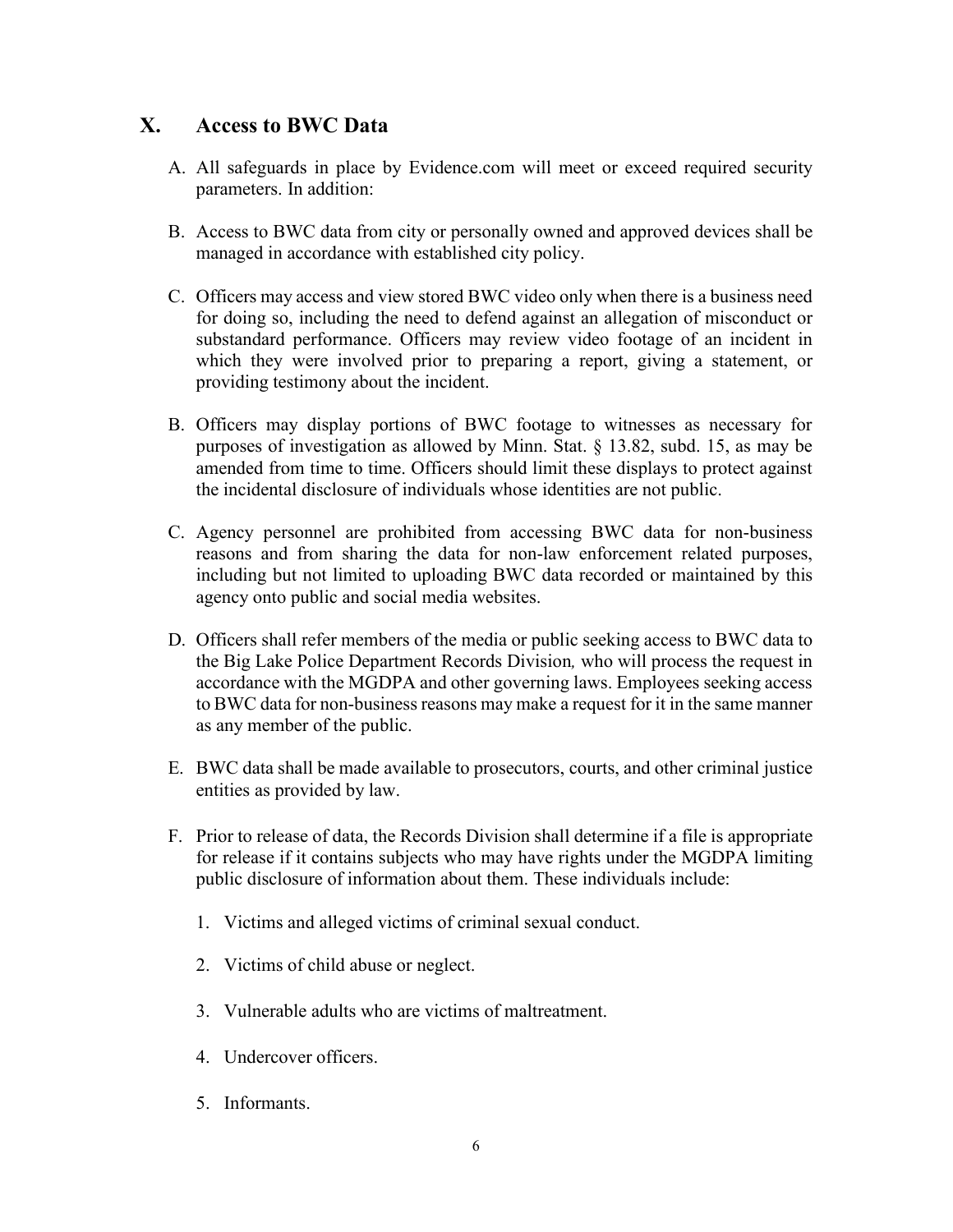- 6. When the video is clearly offensive to common sensitivities.
- 7. Victims of and witnesses to crimes, if the victim or witness has requested not to be identified publicly.
- 8. Individuals who called 911, and services subscribers whose lines were used to place a call to the 911 system.
- 9. Mandated reporters.
- 10. Juvenile witnesses, if the nature of the event or activity justifies protecting the identity of the witness.
- 11. Juveniles who are or may be delinquent or engaged in criminal acts.
- 12. Individuals who make complaints about violations with respect to the use of real property.
- 13. Officers and employees who are the subject of a complaint related to the events captured on video.
- 14. Other individuals whose identities the officer believes may be legally protected from public disclosure.

# **IX. Agency Use of Data**

- A. Supervisors and other assigned personnel may access BWC data for the purposes of reviewing or investigating a specific incident that has given rise to a complaint or concern about officer misconduct or performance.
- B. Nothing in this policy limits or prohibits the use of BWC data as evidence of misconduct or as a basis for discipline.
- C. Officers should contact their supervisors to discuss retaining and using BWC footage for training purposes. Officer objections to preserving or using certain footage for training will be considered on a case-by-case basis. Field training officers may utilize BWC data with trainees for the purpose of providing coaching and feedback on the trainee's performance.
- D. Supervisors shall monitor for compliance with this policy. The unauthorized access to or disclosure of BWC data may constitute misconduct and subject individuals to disciplinary action and criminal penalties pursuant to Minn. Stat. § 13.09.

# **X. Data Retention**

A. Evidentiary data shall be retained for the period specified in the General Records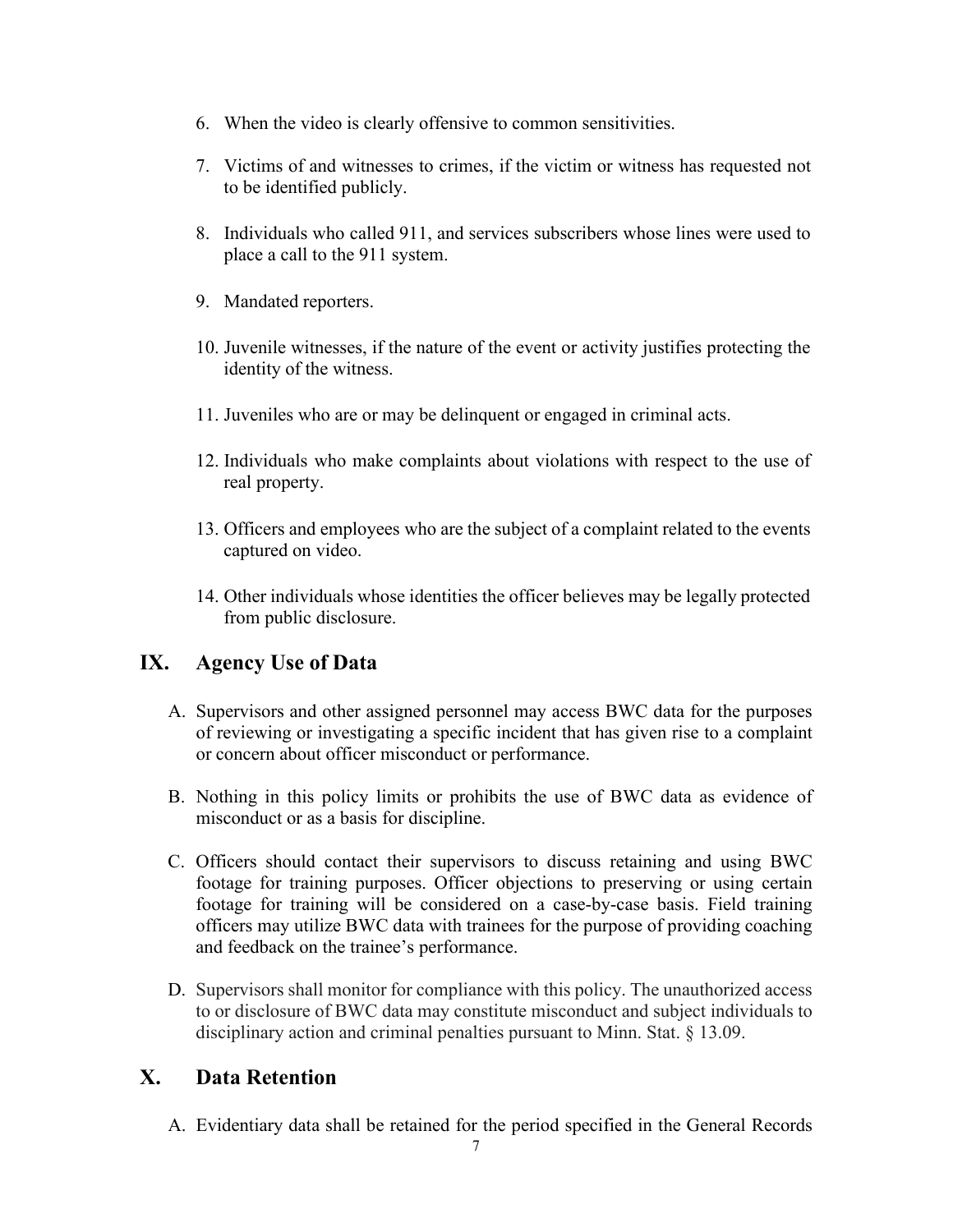Retention Schedule for Minnesota Cities. When a particular recording is subject to multiple retention periods, it shall be maintained for the longest applicable retention period.